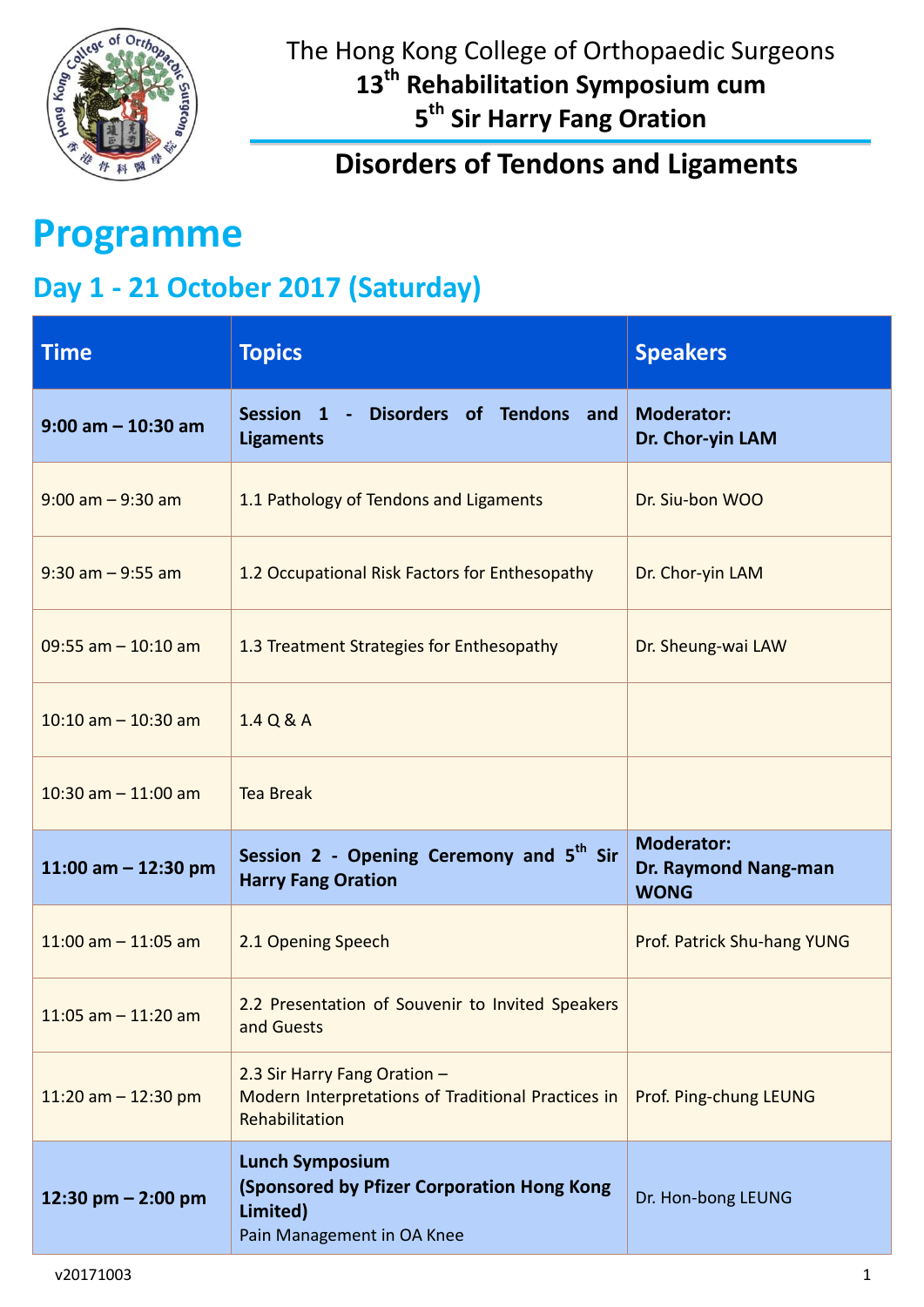

**Disorders of Tendons and Ligaments**

# **Programme**

## **Day 1 - 21 October 2017 (Saturday)**

| <b>Time</b>                         | <b>Topics</b>                                                                              | <b>Speakers</b>                              |
|-------------------------------------|--------------------------------------------------------------------------------------------|----------------------------------------------|
| $2:00 \text{ pm} - 3:15 \text{ pm}$ | Session 3 - Disorders of Tendons and Ligaments<br>in the Hand and Wrist                    | <b>Moderator:</b><br>Dr. Chi-hung YEN        |
| $2:00 \text{ pm} - 2:20 \text{ pm}$ | 3.1 Disorders of Tendons and Ligaments in the<br>Hand and Wrist and Surgical Treatment     | Dr. Esther Ching-san CHOW                    |
| $2:20$ pm $- 2:40$ pm               | 3.2 Physiotherapist's Role in Upper Limb<br>Enthesopathy                                   | Mr. Eric Sin-wing WONG                       |
| $2:40$ pm $-3:05$ pm                | 3.3 USG Guided Treatment of Entrapment<br>Neuropathy                                       | Dr. Kevin Kwun-hung WONG                     |
| $3:05$ pm $-3:15$ pm                | 3.4 Q&A                                                                                    |                                              |
| $3:15$ pm $-3:45$ pm                | <b>Tea Break</b>                                                                           |                                              |
| $3:45$ pm $-5:15$ pm                | <b>Session 4 - Disorders of Tendons and Ligaments</b><br>in the Elbow and Shoulder         | <b>Moderator:</b><br>Dr. Enoch Erh-heng CHEN |
| $3:45$ pm $-4:10$ pm                | 4.1 Tennis Elbow and Golfer's Elbow                                                        | Dr. Hin-keung WONG                           |
| $4:10$ pm $-4:35$ pm                | 4.2 Rotator Cuffs Tendinopathy                                                             | Prof. Patrick Shu-hang YUNG                  |
| 4:35 pm $-$ 5:05 pm                 | 4.3 The Role of OT in Management of Upper<br><b>Extremity Tendon and Ligament Disorder</b> | Mr. Jackson Kai-kit WONG                     |
| 5:05 pm $-$ 5:15 pm                 | 4.4 Q & A                                                                                  |                                              |